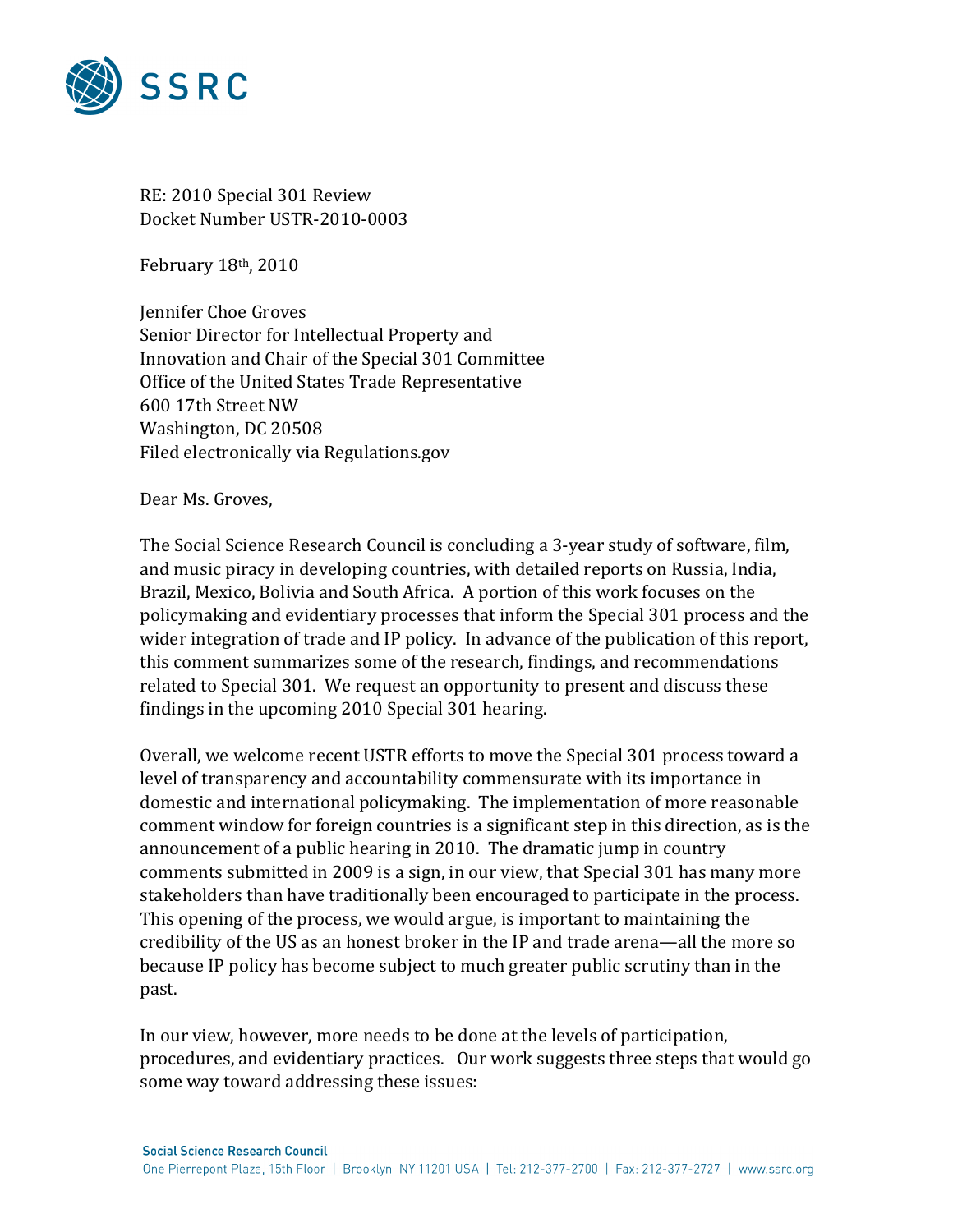- The implementation of a proper comment window with adequate time for notification and response from a wider range of stakeholders, including consumer and health organizations.
- $\blacksquare$  The expansion of USTR IP advisory panels to include a wider array of interests and expertise, beyond the traditional roster of industry representatives.
- Serious implementation of Special 301's evidentiary requirements for policy research submissions: notably that such submissions (1) "provide all necessary information for assessing the effect of the acts, policies, and practices"; and that (2) "any comments that include quantitative loss claims should be accompanied by the methodology used in calculating such estimated losses."<sup>1</sup> Research submitted by IIPA and other major industry organizations do not meet a reasonable interpretation of these standards. Nor do they meet the newer, stricter OMB standards of "transparency" and " reproducibility" required for research used in the policymaking process.

These proposed steps are, of course, connected. Evidentiary standards haven't greatly mattered in a one-sided process that admitted little real scrutiny or challenge. It is not our purpose here to bring those challenges, but rather to observe that they are already widely and recurrently made in public and policy contexts, and that the failure to engage them has a delegitimizing effect on the policy process itself. Both the USTR and industry, in our view, have a compelling interest to ensure that this does not happen. Further openness, in our view, is the only way forward.

# **Participation**

Until recently, there was little pressure for greater participation or procedural transparency in the Special 301 process. The industry-centered institutional culture of the USTR discouraged it; the most obviously affected parties—other countries had no meaningful standing; and the traditional obscurity of trade policy sheltered it from the public attention directed at other powerful policymaking bodies. The legal status of Special 301 reinforced these tendencies. The Special 301 process is an "informal adjudication" as opposed to a rulemaking process. As described by the Administrative Procedures Act, a rulemaking is forward looking, whereas adjudication traditionally describes a more technical determination of rights and responsibilities based on existing rules and past conduct. In our view, this distinction misses the primary function of Special 301 as instrument for changing other countries' policies, and in shaping negotiations that ultimately bind the US.

 $1$  19 USC 2242(b)(2)(B)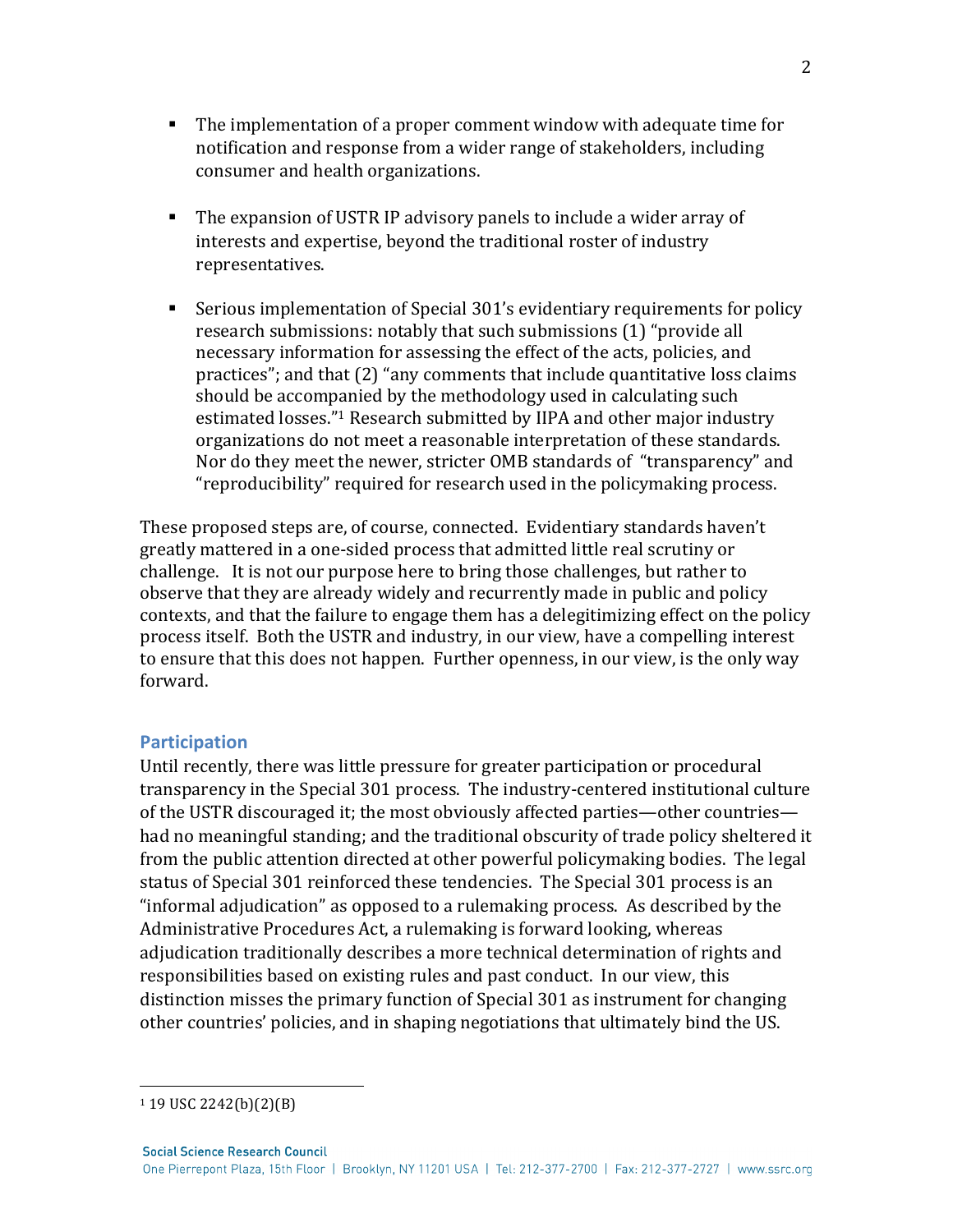The informality of the process also plays an important part in shaping participation and accountability. As the term suggests, 'informal' processes leave considerable leeway with respect to procedures. Notably, they do not have to be "on the record after the opportunity for an agency hearing." Because there have been no hearings, there is virtually no record of how decisions are made.

The term has nonetheless been subject to a variety of legal interpretations and clarifications regarding what constitutes due process in such contexts, with strong consensus in the courts that "a minimum procedure must include at least some form of notice and an opportunity to be heard at a meaningful time and in a meaningful manner."<sup>2</sup> In our view, the Special 301 process has been out of compliance with a reasonable understanding of this standard. Minimal and, in our view, still inadequate notice was made possible only in 2008. A meaningful opportunity to be heard will take place for the first time in 2010.

Despite this obscurity, the USTR has to meet certain basic requirements to justify its findings, including acting on the basis of evidence collected during the Special 301 process. With some 50-60 countries placed annually on the Watch Lists, the research requirements of the Special 301 process are considerable. The USTR's role in this process was never clearly defined by statute and quickly defaulted to industry, which ramped up its research capacities throughout the 1990s to meet the new demand. This division of labor quickly became embedded in the USTR's internal organization: in 2009, only eight USTR staff worked on IP issues. Most of the findings, legal recommendations, and country detail discussed in the Special 301 report simply recapitulate the submissions of the major industry groups. In our work on copyright, by far the most important group is the IIPA. Among the 54 countries listed by IIPA for inclusion on the Watch and Priority Watch lists in 2008, the USTR accepted 46 (or 84%). This close relationship goes back more than 20 years: the IIPA was instrumental in the creation of Special 301, and the two can be fairly described, in our view, as the research and policy sides of a larger collective enterprise.3

<sup>&</sup>lt;sup>2</sup> 32 Fed. Prac. & Proc. Judicial Review § 8136 (1st ed.), (stating "[g]enerally, all informal adjudications have some form of three elements—notice, some opportunity to participate and reasons"). See also, 32 Fed. Prac. & Proc. Judicial Review § 8201 (1st ed.) (stating "[s]everal courts have said that a minimum procedure must include at least some form of notice and an opportunity to be heard at a meaningful time and in a meaningful manner."

 $3$  The handful of cases in which USTR departed from IIPA recommendations (in 2009, Sweden, Nigeria, Kazakhstan, Lithuania, and Brunei) are suggestive of the somewhat wider field of political inputs that affect USTR decisions, including geopolitical goals, conflicting industry requests, or other factors shaping bilateral relationships. In South Africa, for example, the controversial dispute over patent protection for AIDS medicines in the late 1990s cast a shadow over subsequent IIPA requests for South African inclusion on the Watch and Priority Watch Lists. The USTR ignored these requests between 2000 and 2006, and South Africa has since fallen off the list of countries targeted by the IIPA.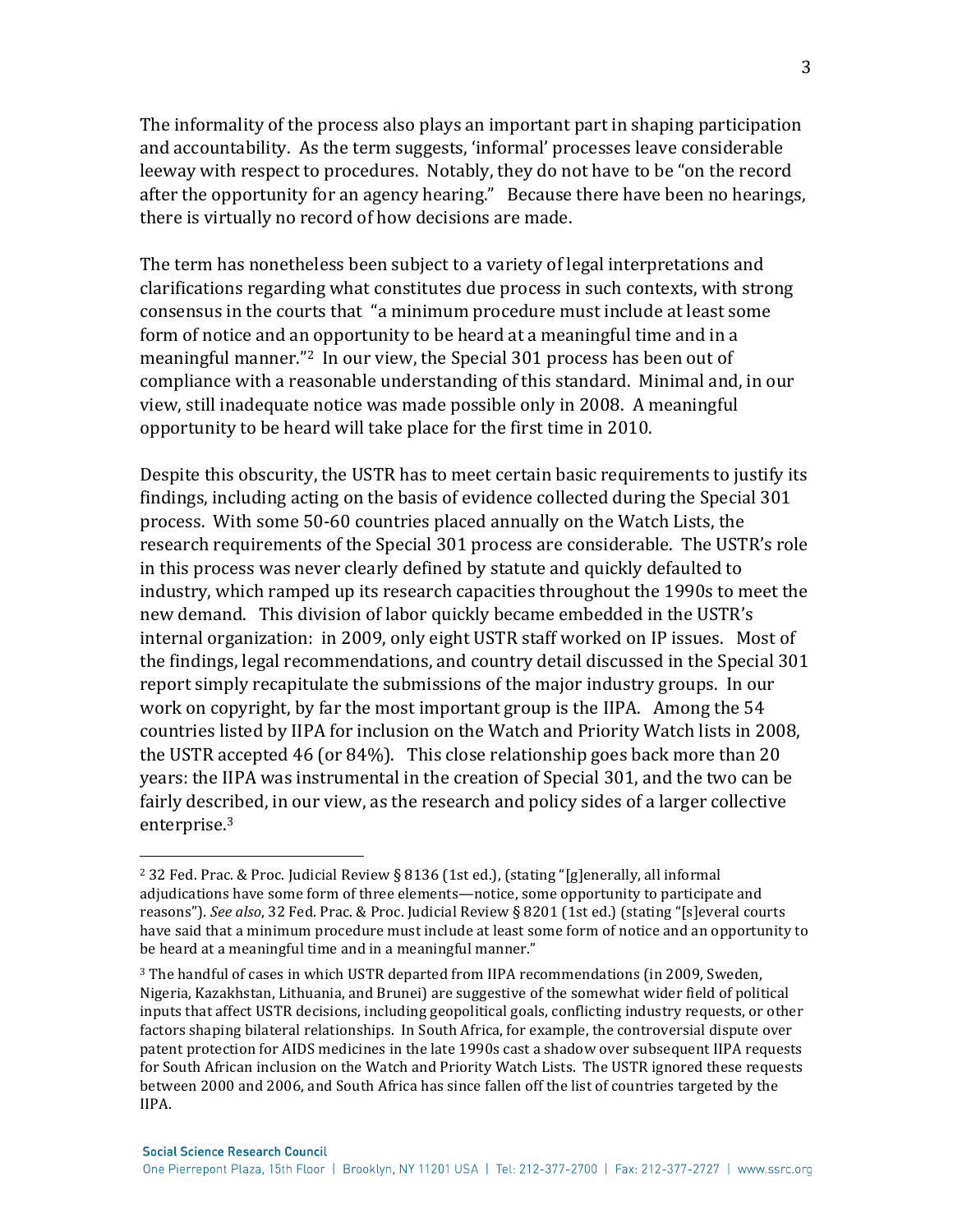The Special 301 comment period is part of the annual effort to gather "any" information as may be available to the Trade Representative and … as may be submitted by interested persons" (19 USC 2242(b)(2)(B)). Interested persons can include other countries, non-US industry groups, non-governmental organizations, and—in theory—individuals. In practice, it has overwhelmingly meant US industry. The USTR's interest in hearing from other parties has generally been viewed as negligible, and this perception has been reinforced by the unusual restrictions on the comment process itself. Until 2008, all comments were due *on the same day*—a requirement that made the notification of countries and same-year replies to complaints impossible. Under these circumstances, only a handful of countries (and typically no NGOs) bothered to submit comments at all, and the few that did generally responded to the previous year's comments.

Under new rules that went into effect in 2008, countries (but not NGOs or other parties) were permitted two additional weeks to submit comments after industry submissions were received. This small opening had a dramatic effect on participation: the number of countries submitting comments jumped from 3 to 24.

|                                        | 2007 | 2008 | 2009 |
|----------------------------------------|------|------|------|
| <b>Companies and industry groups</b>   |      | 19   | 30   |
| <b>Countries on previous 301 lists</b> |      |      | 24   |
| <b>Individuals</b>                     |      |      |      |
| <b>Nonprofits</b>                      |      |      |      |

### **Special 301 Comments**

!!!!!!!!!!!!!!!!!!!!!!!!!!!!!!!!!!!!!!!!!!!!!!!!!!!!!!!

Source: Flynn et.al, 2009

The spike in comments was also marked by a perceptible change in tone. Traditionally, foreign countries have been deferential in their dialogues with the USTR—often highly so. Country comments typically catalog the actions taken in the past year to meet American wishes, and on that basis request removal from the watch lists. Local policy and enforcement activities in targeted countries also often follow the seasonal rhythm of the Special 301 process, as governments seek to head off placement on the watch lists.

Occasionally, countries have filed more-pointed objections to USTR claims and the industry research underlying them. In 1992, Italy challenged the \$224 million estimate of losses by the Motion Picture Association to pirated movie cassettes focusing in particular on the assumption that pirated videocassette sales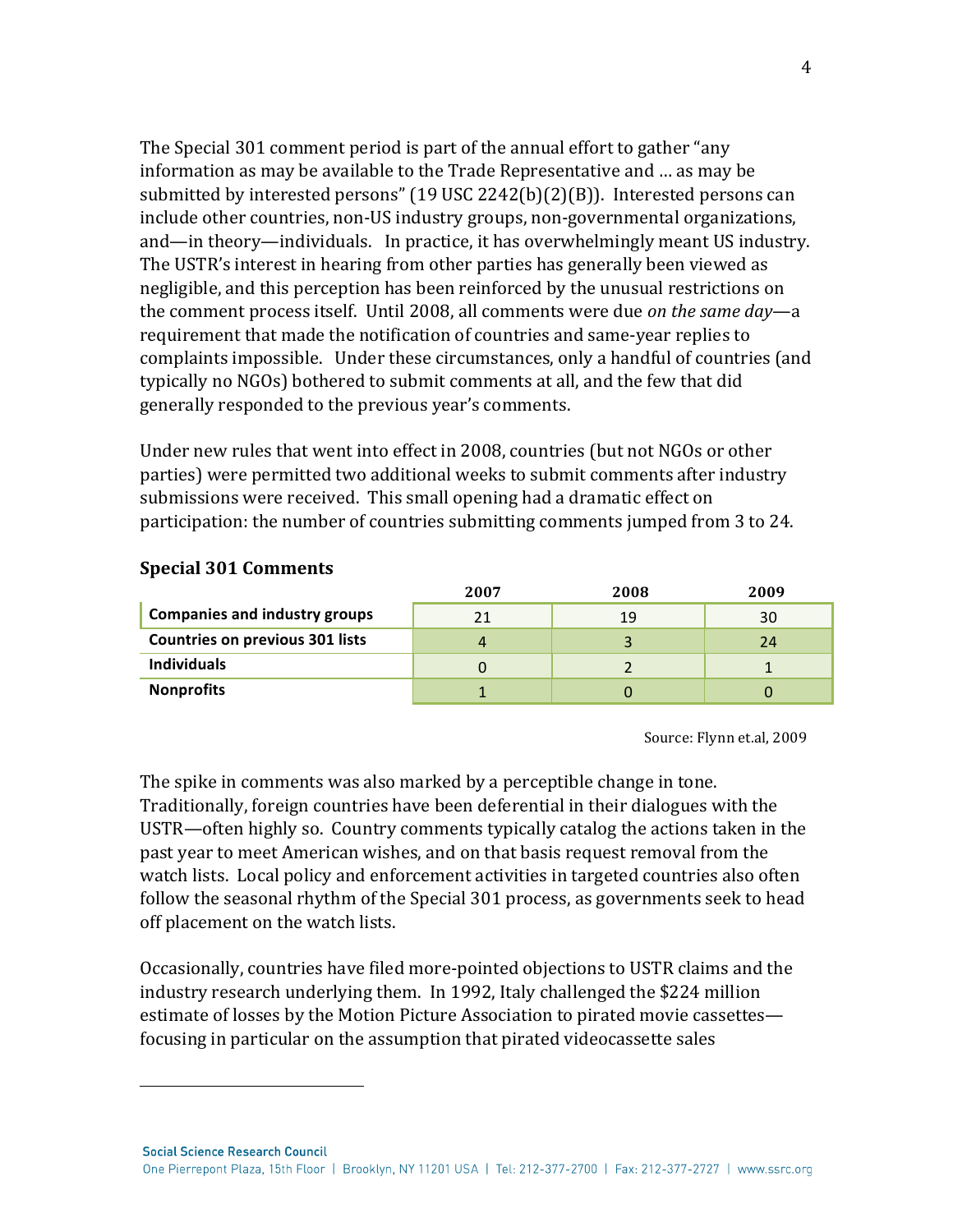represented a one-to-one loss with respect to ticket sales (Drahos 2007:97). But such comments, and especially research-related comments, have been rare. Countries have routinely ignored, acquiesced to, or tried to finesse the Special 301 process. They have rarely contested it.

There are signs that this politics of avoidance is beginning to change. Country comments from 2009 include a number of unusually blunt rebuttals, including criticism of the Special 301 process, of IIPA research, and of USTR complaints about policies that comply with the TRIPS agreement. Most of these comments make claims about the lack of consistency of the presented evidence and the standards that underwrite the various warnings. Israel—a Priority Watch List member in 2008 and 2009—responded sharply to IIPA and USTR criticism of its recently revised copyright law. In considerable detail, it objected to the unilateralism of US demands that it go beyond existing international obligations on issues such as the copyright term for sound recordings, the scope of fair use provisions, the protection of technical protection measures (anti-circumvention), takedown procedures for ISPs, the liability of end-users of pirated software, compensation for accidental seizure of licit goods, and much of the rest of the USTR TRIPS+ playbook (Israel 2009). Turkey, which appeared on the Priority Watch list from 2004-2007 and on the Watch list in 2008 and 2009, offered similar criticism of US unilateralism in reference to ongoing disputes over pharmaceutical patents.

Spain, which the IIPA described in 2009 as having "the worst per capita Internet piracy problem in Europe and one of the worst overall Internet piracy rates in the world" (Smith 2009) also made an active rebuttal of IIPA claims, arguing that "numerous assertions in the report are not based at all on data contained in the report *or on coherent arguments.*" (Jordan 2009). Drawing on its own consumer survey data, the Spanish government challenged the rates of music piracy cited in the IIPA report, drew attention to gaps in the IIPA data, underscored its own solid ranking in the BSA's business software piracy reports, and reminded the USTR of its commitment to enforcement through its participation in the ACTA negotiations.

For our part, the details or even accuracy of these rebuttals are less interesting than what they suggest about the evolution of the Special 301 process. There is no evidence that the comments have had any effect on USTR decisions. None have been cited or otherwise recognized. But the more accessible comment window and the obvious inclination of countries to use it mark a step toward openness and accountability of a kind the USTR has avoided since the creation of Special 301. These steps are certain to introduce a wider range of perspectives than have typically been a part of Special 301 deliberations. It will be up to the USTR—and to an Obama administration committed to transparency—to ensure that they are not simply dead letters.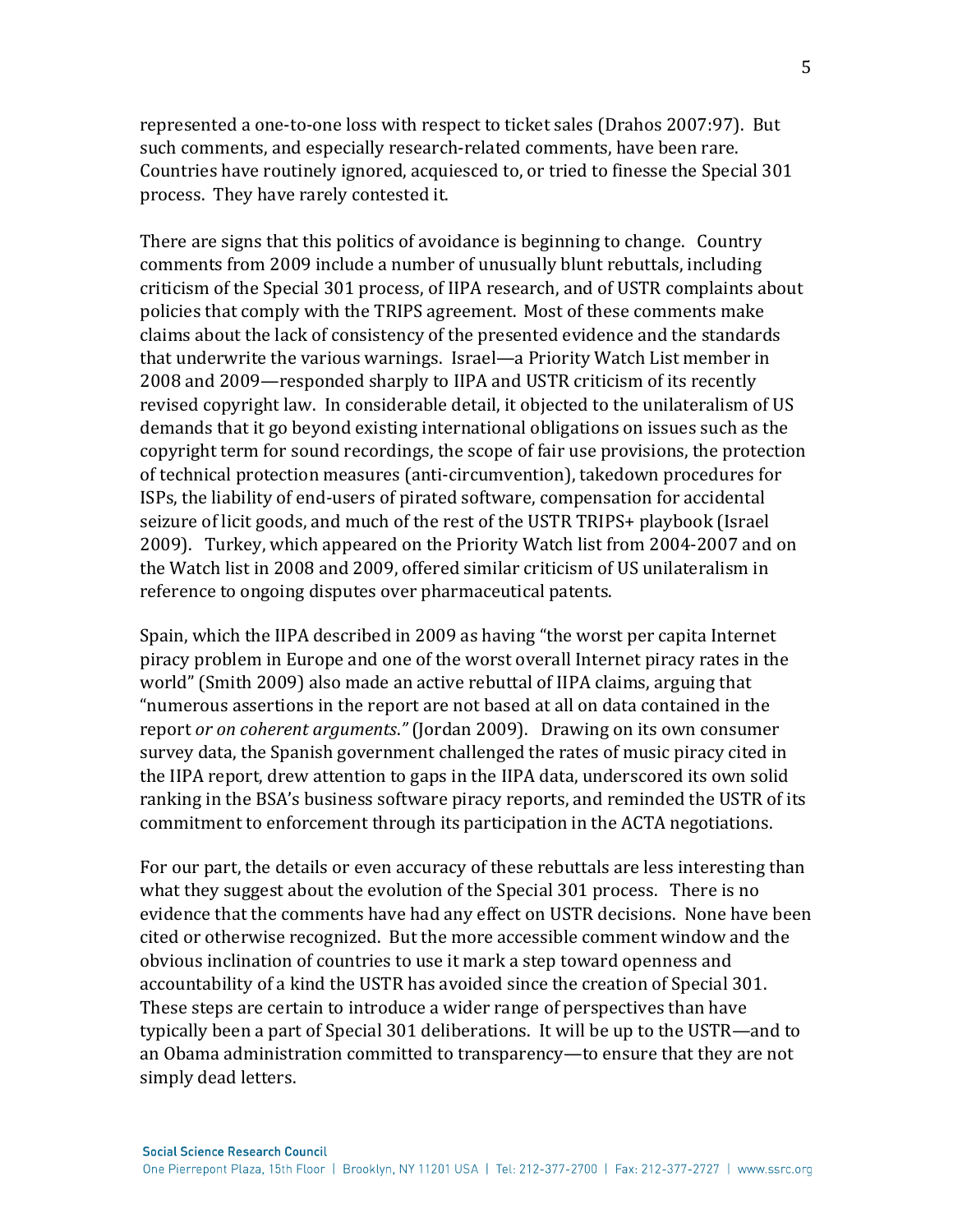## **Evidence**

Like other government agencies, USTR has been subject to recent requirements to  $\overline{a}$ adopt higher evidentiary standards and more transparency about the research it uses in policymaking. Much of this pressure has originated with industry groups looking for tools to head off unwanted regulatory action resulting from federallyfunded scientific research. This is the background, notably, of the 2000 Data Quality Act, which established procedures for complainants to challenge data used in policymaking.<sup>4</sup> While many view the Act as a victory of lobbying over science, the interesting question for agencies like the USTR is what the Act implies in contexts where there is no scientific research culture to undermine.

In 2005, the Office of Management and Budget issued an interpretation of the Data Quality Act that required peer review whenever the Federal Government disseminates "scientific information [that has] a clear and substantial impact on important public policies or private sector decisions" worth more than \$500 million (Office of Management and Budget 2005). The OMB specifically included economic and other policy-relevant research under this rule. It noted further that a comment process, in which contending parties submitted and challenge each other's comments, is not an adequate substitute for peer review. When the Department of Commerce implemented of the OMB directive in 2006, it placed emphasis on "transparency - and ultimately reproducibility" as the crucial standard in policy research. It clarified further that transparency "is a matter of showing how you got the results you got" (Department of Commerce 2006).

The outsourcing of research to the IIPA and other industry groups allows the USTR to exempt Special 301 from such quality control efforts. Nothing in the Data Quality Act or OMB bulletin addresses transparency requirements for privately-produced research, or discusses how to improve policymaking processes that depend entirely on it. The absence of hearings or a reasonably structured comment process ensures, further, that Special 301 fails to meet even the lower evidentiary standards of a robust adversarial process, in which comments from diverse stakeholders are solicited and weighed. The USTR does, nonetheless, set two modest requirements for submitted comments. It specifies that (1) comments should "provide all necessary information for assessing the effect of the acts, policies, and practices"; and (2) "any comments that include quantitative loss claims should be accompanied by the methodology used in calculating such estimated losses."

By any reasonable standard, these requirements go unmet. Unsurprisingly, industry reporting presents the industry case, and in the copyright context these cases are

<sup>&</sup>lt;sup>4</sup>The brainchild of tobacco-industry lobbyists, the Act has been used to challenge federally-funded research on a variety of health and environmental issues, from the effects of exposure to pesticides like Atrazine to studies of animal habitats used to restrict logging permits on federal land.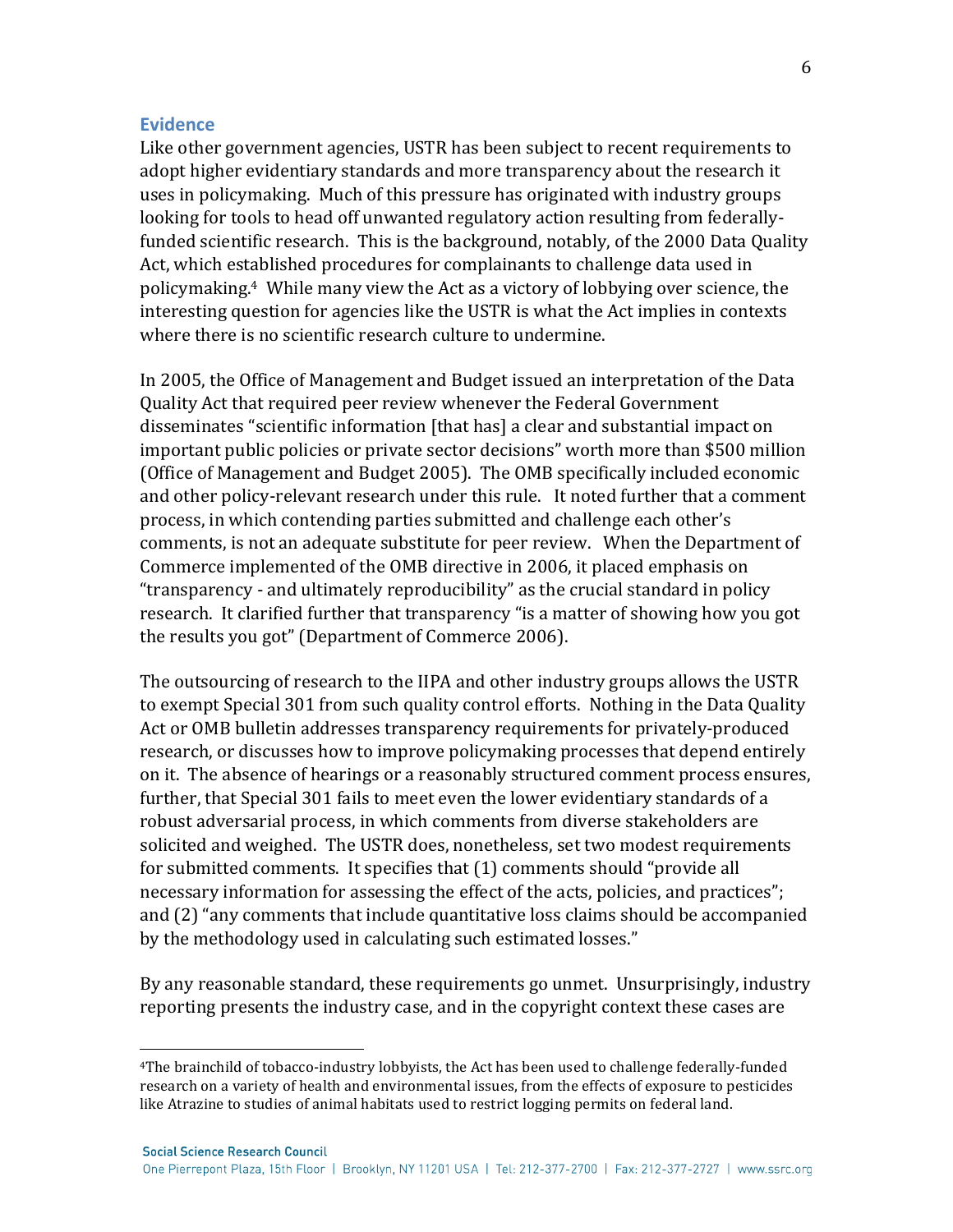extremely narrow—made almost entirely without reference to the wider dilemmas that structure piracy in other countries or the manifold complexities of determining net impact on industries or societies.<sup>5</sup> Industry associations do publish short general descriptions of their methods—in the IIPA's case, in the methodology appendix to its Special 301 submissions—but little about the assumptions, practices, or detailed findings of their work. IIPA findings, as a result, are generally impossible to verify or reproduce. Because IIPA is, in most cases, simply aggregating research from other industry associations such as the BSA, RIAA, and MPA, the key questions must ultimately be addressed to them. We have tried to do so, but without much success.

It is impossible, for example, to evaluate BSA findings on rates of business software piracy, for example, without understanding the key inputs into the model: how they calculate the number of computers in a country; how they estimate the presence of open source software; or how they model the 'average software load' on machines in different countries. It is impossible to evaluate the MPA's claims from its major 2005 international consumer survey without knowing what questions the surveys ask and how they calculate key variables such as the displacement rates between pirate and licit sales. IFPI aggregates consumer surveys from its local affiliates, but indicates that each affiliate makes its own choices about how to conduct its research. There is no general template for the surveys—nor, for outsiders, any clarity about how IFPI manages the obvious challenges of aggregating the studies. RIAA—drawing on the same data provided by local affiliates—does calculate losses for countries it deemed high priority targets for enforcement, through methods it also attributes to the local affiliates. Although ESA research has only made claims about the street value of pirated games—some \$4 billion in 2007—and expressly avoids the language of industry losses, its figures found their way into the industry loss column in IIPA reports.

Every report has its own secret sauce—the assumptions that anchor the methods and inform the results. Few of these assumptions are public. The typical rationale for withholding such information is that the underlying research relies on commercially sensitive data. This is certainly possible in some cases—notably in the case of sales figures, about which some companies are secretive. But it can hardly explain the across-the-board reluctance of industry groups to show their work. This is a key difference between an advocacy research culture, built on private consulting, and an academic or scientific research culture whose credibility depends on transparency and reproducibility.

In our view, this secrecy has become counterproductive in a context in which hyperbolic industry claims have undermined confidence in industry research.

<sup>&</sup>lt;sup>5</sup> Restoring this complexity to the piracy equation is a major focus of our study.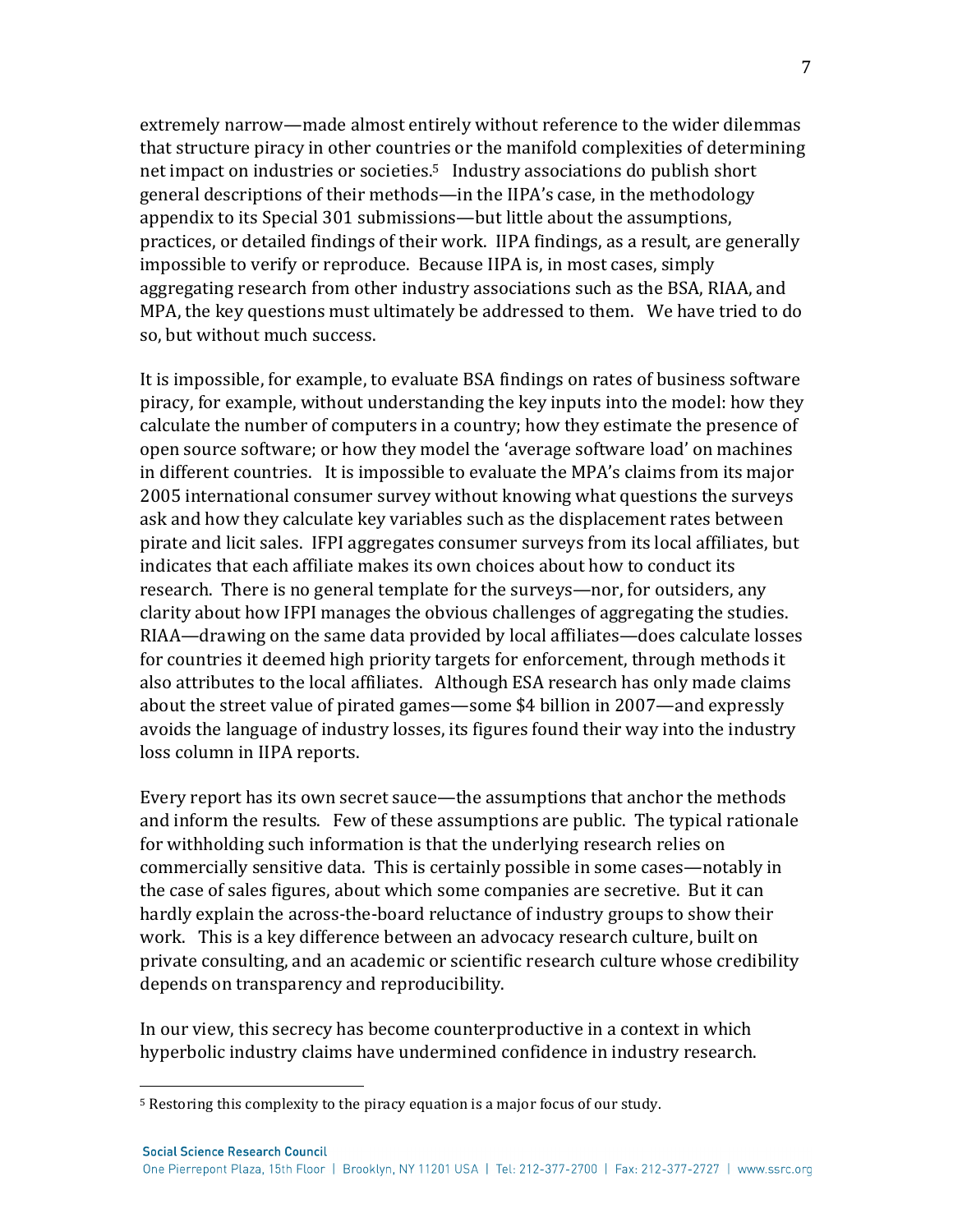Criticizing MPA, RIAA, and BSA claims about piracy has become a cottage industry in the past few years, driven by the relative ease with which headline piracy numbers have been shown to be wrong, made up, or impossible to source. The BSA's annual estimate of losses to software piracy—\$53 billion to US companies in 2009—dwarfs the other industry estimates and has become an iconic example of the commitment to big numbers despite obvious methodological problems—notably, the BSA's continued valuation of pirated copies at retail prices, a practice abandoned by all the other industry groups. Widely used estimates of 750,000 US jobs lost and \$250 billion in annual economic losses to piracy have proved similarly ungrounded or based in decades-old guesses (Sanchez 2008).

Our work tries to separate the inflated rhetoric from what are often much more nuanced and sophisticated underlying research efforts. But it does not surprise us that other people do not make this considerable effort, nor that the copyright industries have lost the benefit of the doubt when arguing about losses or other impacts. Greater openness and disclosure of the research underlying industry claims is an obvious response, *and one that was supported by nearly every industry researcher we spoke with.* All were prepared to stand by their work. All were frank about the difficulty of studying piracy, the limitations of their methods, and the desirability of improving them. It is well past time, in our view, to let that impulse shape the industry research culture and the policymaking process. As the primary audience for such research, the USTR could simply require it.

The USTR bears no direct responsibility for industry claims, but it does have statutory responsibility for the information it presents as factual, and it can discount or reject material that fails to meet its own evidentiary standards. Although peer review is difficult to reconcile with third party comment submission, the USTR could do much more to ensure a credible and—in our view—more effective policymaking process. Taking seriously the existing evidentiary requirements in Special 301 is a first step. Upgrading them to reflect the intent of the OMB guidelines is a second.

### **Transition**

In our view, these questions about evidence and participation bring into relief the tensions in what appears to be a transitional moment in the global IP and enforcement regime. Since the inauguration of the WTO in 1994, the USTR has operated in a position of ambiguous legality and soft power—able to threaten countries through Special 301, but (mostly) unable to implement unilateral sanctions for fear of generating an adverse WTO ruling. The stability of this position, in our view, was the product of a number of factors, including the industry's virtual monopoly on the evidentiary discourse around piracy; the disorganization of developing-country coalitions on IP policy; and the general obscurity of copyright and enforcement issues, which allowed IP policymaking to fly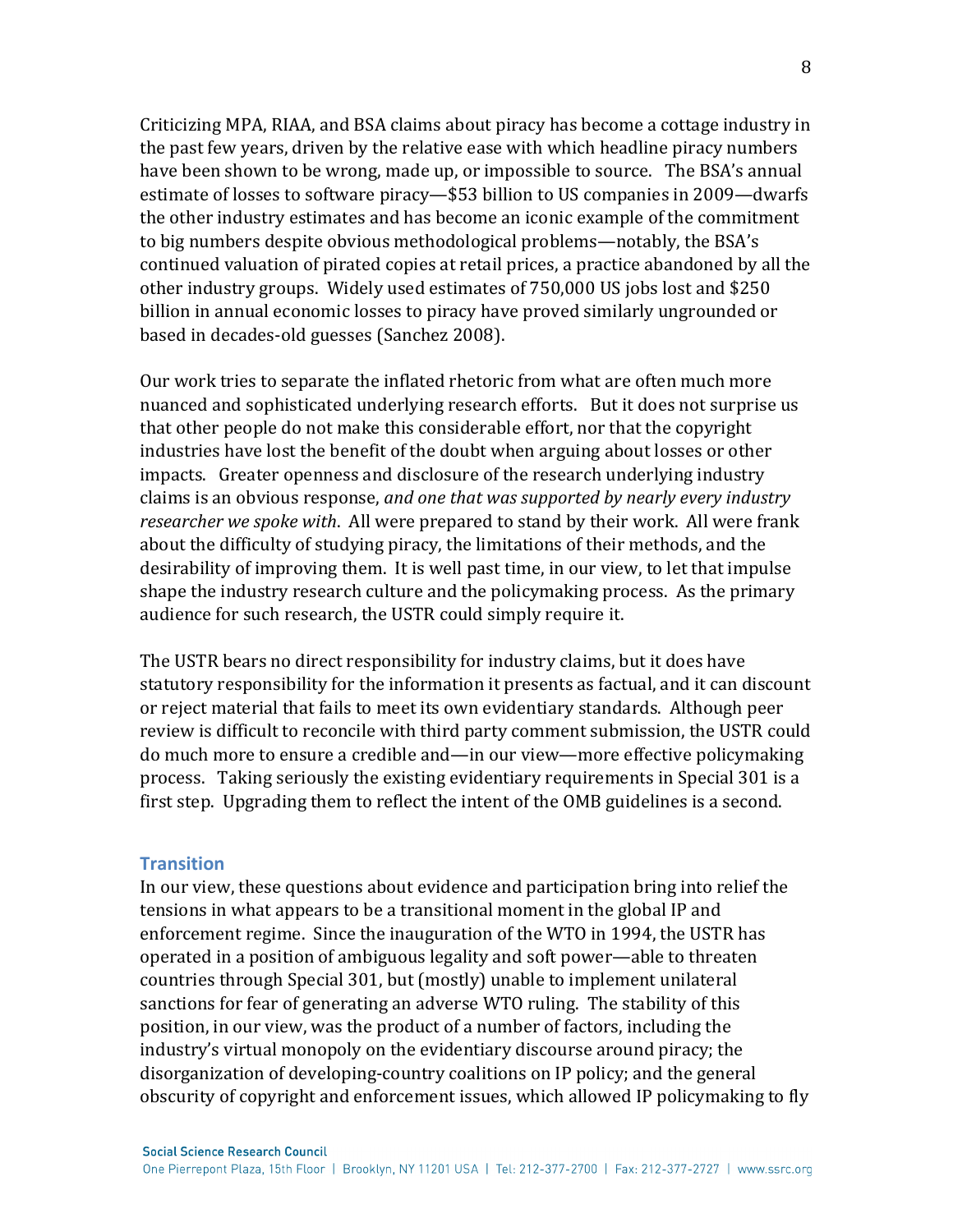under the radar of most consumers and public interest groups. Where all of these factors held true six or seven years ago, it is difficult to make a strong case for any of them today. Industry research has been widely delegitimized by the excesses of its advocacy campaigns; developing countries are more organized and assertive with regard to IP policy; and enforcement has begun its 'consumer turn' toward measures that are likely to make traditionally closed policy venues like USTR much more visible and controversial in the public eye. A more transparent and participatory Special 301 process is, in our view, the only viable way forward for all parties.

Sincerely,

Voe 7hr

Joe Karaganis

Program Director Social Science Research Council